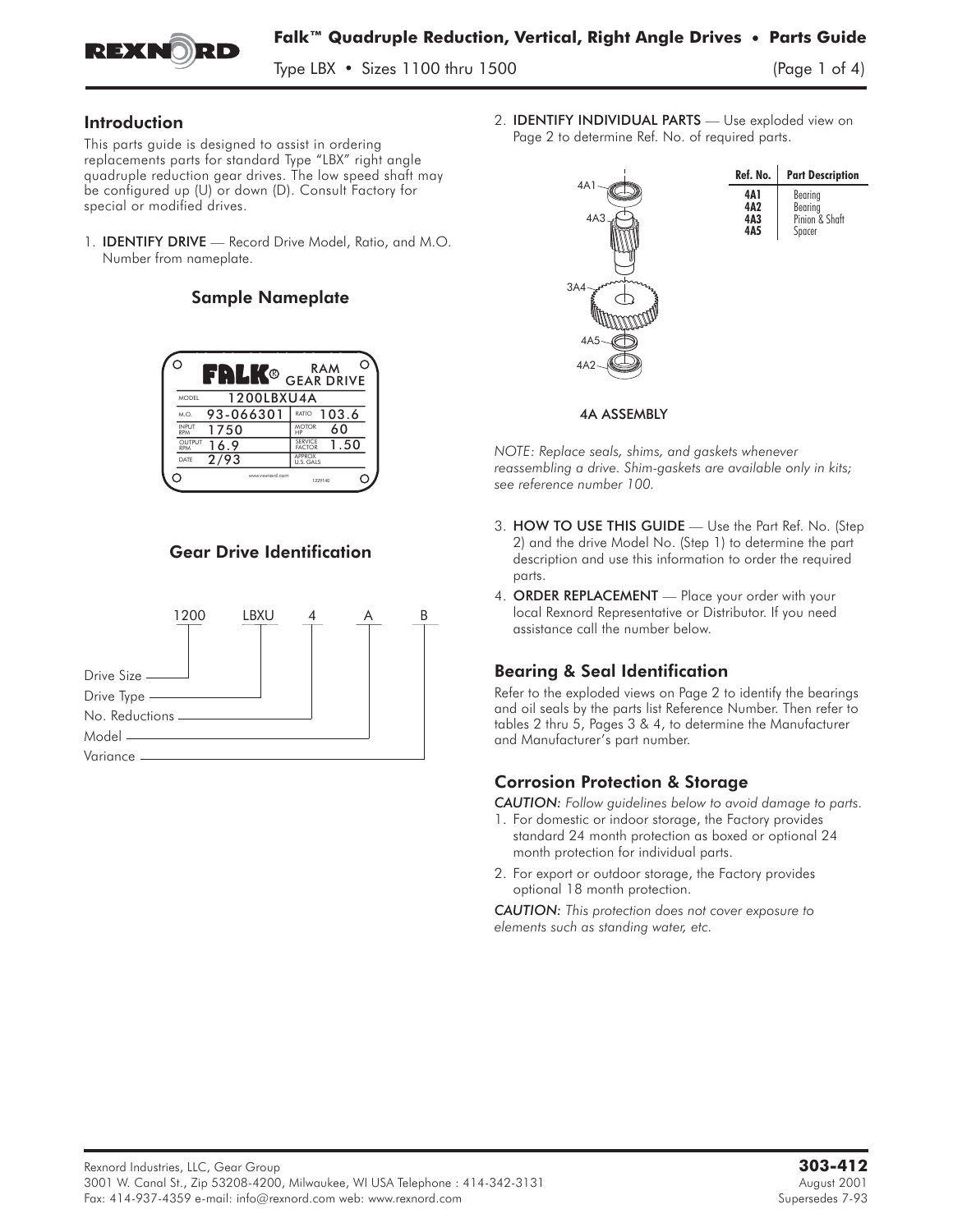

Rexnord Industries, LLC, Gear Group<br>3001 Rexnord Industries, LLC, Gear Group<br>3001 Rexnord Industries, LLC, Gear Group 3001 W. Canal St., Zip 53208-4200, Milwaukee, WI USA Telephone: 414-342 August 2001 3001 W. Canal St., Zip 53208-4200, Milwaukee, WI USA Telephone: 414-342-3131 Fax: 414-937-4359 e-mail: info@rexnord.com web: www.rexnord.com

# **Parts Guide • Falk™ Quadruple Reduction, Vertical, Right Angle Drives**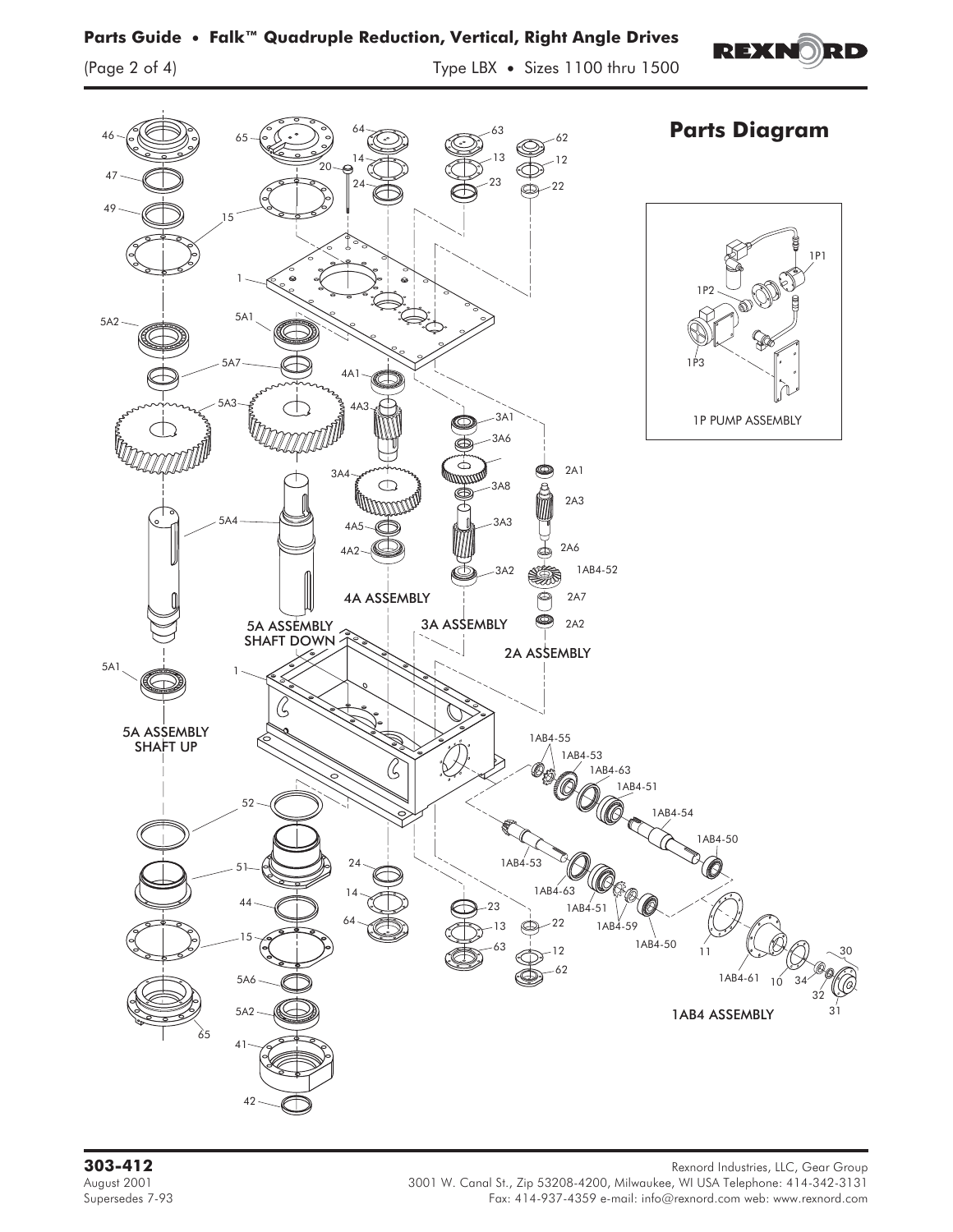

L.

Type LBX • Sizes 1100 thru 1500 (Page 3 of 4)

### TABLE 1 — Parts List

| Ref No             | Part Description                                                                         |  |  |  |  |  |  |
|--------------------|------------------------------------------------------------------------------------------|--|--|--|--|--|--|
| ı                  | Housing - Cover & Base                                                                   |  |  |  |  |  |  |
| 10                 | Shim-Gasket                                                                              |  |  |  |  |  |  |
| 11                 | Shim-Gasket                                                                              |  |  |  |  |  |  |
| 12                 | Shim-Gasket                                                                              |  |  |  |  |  |  |
| 13<br>14           | Shim-Gasket<br>Shim-Gasket                                                               |  |  |  |  |  |  |
| 15                 | Shim-Gasket                                                                              |  |  |  |  |  |  |
| 20                 | <b>Dipstick</b>                                                                          |  |  |  |  |  |  |
| 22                 | Spacer                                                                                   |  |  |  |  |  |  |
| 23                 | Spacer                                                                                   |  |  |  |  |  |  |
| 24                 | Spacer                                                                                   |  |  |  |  |  |  |
| 30                 | Seal Cage Assembly (Includes Ref Nos 31 thru 33)                                         |  |  |  |  |  |  |
| 31<br>32           | Seal Cage<br>Seal                                                                        |  |  |  |  |  |  |
| 34                 | Seal                                                                                     |  |  |  |  |  |  |
| 41                 | Bearing/Seal Cage                                                                        |  |  |  |  |  |  |
| 42                 | Seal                                                                                     |  |  |  |  |  |  |
| 44                 | Seal                                                                                     |  |  |  |  |  |  |
| 46<br>47           | Seal Cage<br>Seal                                                                        |  |  |  |  |  |  |
| 49                 | Seal                                                                                     |  |  |  |  |  |  |
| 51                 | Oil Dam                                                                                  |  |  |  |  |  |  |
| 52                 | Seal                                                                                     |  |  |  |  |  |  |
| 62                 | Shaft Cover                                                                              |  |  |  |  |  |  |
| 63                 | Shaft Cover                                                                              |  |  |  |  |  |  |
| 64<br>65           | Shaft Cover<br>Bearing Cage/Cover                                                        |  |  |  |  |  |  |
| 100                | Shim-Gasket Kit (Includes Ref Nos 10, 11, 12, 13, 14 & 15)                               |  |  |  |  |  |  |
|                    | H.S. SHAFT ASSEMBLY - WITH INTEGRAL PINION                                               |  |  |  |  |  |  |
| 1AB4               | Shaft Assembly (Indudes Ref Nos 1AB4-50 thru 1AB4-63 & Ret No 30)                        |  |  |  |  |  |  |
| 1AB4-50            | Bearing                                                                                  |  |  |  |  |  |  |
| 1AB4-51            | Bearing                                                                                  |  |  |  |  |  |  |
| 1AB4-52<br>1AB4-53 | Bevel Gear (Matched set with 1AB4-53)<br>Bevel Pinion & Shaft (Matched set with 1AB4-52) |  |  |  |  |  |  |
| 1AB4-59            | Locknut & Washer                                                                         |  |  |  |  |  |  |
| 1AB4-61            | <b>Bearing Cage</b>                                                                      |  |  |  |  |  |  |
| 1AB4-63            | Threaded Ring                                                                            |  |  |  |  |  |  |
|                    | H.S. SHAFT ASSEMBLY - WITH BORED PINION                                                  |  |  |  |  |  |  |
| 1AB4               | Shaft Assembly (Includes Ref Nos 1AB4-50 thru 1AB4-63 & Ref No 30)                       |  |  |  |  |  |  |
| 1AB4-50            | Bearing                                                                                  |  |  |  |  |  |  |
| 1AB4-51<br>1AB4-52 | Bearing<br>Bevel Gear (Matched set with 1AB4-53)                                         |  |  |  |  |  |  |
| 1AB4-53            | Bevel Pinion (Matched set with 1AB4-52)                                                  |  |  |  |  |  |  |
| 1AB4-54            | Shaft                                                                                    |  |  |  |  |  |  |
| 1AB4-55            | Locknut & Washer                                                                         |  |  |  |  |  |  |
| 1AB4-61            | Bearing Cage                                                                             |  |  |  |  |  |  |
| 1AB4-63            | <b>Threaded Ring</b>                                                                     |  |  |  |  |  |  |
| 1P                 | EXTERNAL LUBRICATION PUMP<br>Pump Assembly                                               |  |  |  |  |  |  |
| 1P1                | Pump                                                                                     |  |  |  |  |  |  |
| 1P2                | Coupling                                                                                 |  |  |  |  |  |  |
| 1P3                | Motor                                                                                    |  |  |  |  |  |  |
|                    | <b>1st INTERMEDIATE SHAFT ASSEMBLY</b>                                                   |  |  |  |  |  |  |
| 2Α<br>2A 1         | Shaft Assembly (Includes Ref Nos 2A1 thru 2A7 less 1AB4-52)                              |  |  |  |  |  |  |
| 2A2                | Bearing<br>Bearing                                                                       |  |  |  |  |  |  |
| 2A3                | Pinion & Shaft                                                                           |  |  |  |  |  |  |
| 2A4                | Gear (Included with Ref No 3A)                                                           |  |  |  |  |  |  |
| 2A6                | Spacer (Size 1300)                                                                       |  |  |  |  |  |  |
| 2A7                | Spacer                                                                                   |  |  |  |  |  |  |
|                    | <b>INTERMEDIATE SHAFT ASSEMBLY</b>                                                       |  |  |  |  |  |  |
| ЗΑ                 | Shaft Assembly (Includes Ref Nos 3A1 thru 3A8 & 2A4)                                     |  |  |  |  |  |  |
| 3A 1<br>3A2        | Bearing<br>Bearing                                                                       |  |  |  |  |  |  |
| 3A3                | Pinion & Shaft                                                                           |  |  |  |  |  |  |
| 3A4                | Gear (Included with Ref No 4A)                                                           |  |  |  |  |  |  |
| 3A6                | Spacer                                                                                   |  |  |  |  |  |  |
| 3A8                | Spacer                                                                                   |  |  |  |  |  |  |

#### Parts List — (Continued from Column 1)

| Ref No                                       | <b>Part Description</b>                                                                                                                                             |
|----------------------------------------------|---------------------------------------------------------------------------------------------------------------------------------------------------------------------|
| 4Α<br>4A 1<br>4A2<br>4A3<br>4A5              | <b>L.S. PINION ASSEMBLY</b><br>Shaft Assembly (Includes Ref Nos 4A1 thru 4A5 & 3A4)<br>Bearina<br>Bearing<br>Pinion & Shaft<br>Spacer<br><b>L.S. SHAFT ASSEMBLY</b> |
| 5Α<br>5A1<br>5A2<br>5A3<br>5A4<br>5A6<br>5A7 | Shaft Assembly (Includes Ref Nos 5A1 thru 5A7)<br>Bearing<br>Bearing<br>Gear<br>Shaft<br>Spacer (Size 1100 only)<br>Spacer                                          |

#### TABLE 2 — Oil Seals/Falk Part Numbers

| <b>DRIVEI</b>                        | Reference Number                               |                                                |                                                |                                                |                                                 |                                                 |                                                     |  |
|--------------------------------------|------------------------------------------------|------------------------------------------------|------------------------------------------------|------------------------------------------------|-------------------------------------------------|-------------------------------------------------|-----------------------------------------------------|--|
| <b>SIZE</b>                          | 32                                             | 34                                             | 42                                             | 44                                             | 47                                              | 49                                              | 52                                                  |  |
| 1100<br>1200<br>1300<br>1400<br>1500 | 913010<br>913018<br>913018<br>912993<br>912993 | 913011<br>912946<br>912946<br>912993<br>912994 | 912816<br>912767<br>912578<br>912580<br>912550 | 912767<br>912827<br>912580<br>912550<br>912808 | 912816<br>2913531<br>912672<br>912580<br>912550 | 912833<br>912767<br>912578<br>912940<br>2913168 | 2912858<br>2913534<br>2912448<br>2912803<br>2913172 |  |

### TABLE 3 — Seal Manufacturer's Part Numbers *-*

| Part No                                  | <b>Chicago Rawhide</b>                                               | Johns-Manville                                                                           | <b>National</b>             |  |  |  |
|------------------------------------------|----------------------------------------------------------------------|------------------------------------------------------------------------------------------|-----------------------------|--|--|--|
| 912550<br>912578<br>912580<br>912672     | CRWH1-115021<br>HDS5-91135<br>CRP 90006                              | 9019LUP<br>16554LUP<br>9830LPD<br>11552LPD                                               |                             |  |  |  |
| 912767<br>912808<br>912816<br>912827     | <b>CRWH 77540</b><br>HDS1-1300570<br>CRWH 70016<br><b>CRWH 85009</b> | 10063LPD<br>10371LUP                                                                     | .<br>455517<br>455489       |  |  |  |
| 912833<br>912940<br>912946<br>912993     | <b>CRWH 70052</b><br>CRW 17558 (V)<br>CRWH 24914 (V)                 | 11577LPD<br>17846LDS<br>4465LUP H5/L16 (V)<br>9790LUP H5/L16 (V)                         | 455084<br>417020<br>450519V |  |  |  |
| 912994<br>913010<br>913011<br>913018     | CRWH 24984 (V)<br>CRW 14861 (V)<br>CRW 14940 (V)<br>CRW 17379 (V)    | 10208LUP H5/L16 (V)<br>11654LUP H5/L16 (V)<br>12184LUP H5/L16 (V)<br>14849LPD H5/L16 (V) | .<br>481507V<br>.           |  |  |  |
| 2912448<br>2912803<br>2912858<br>2913168 | 402750<br>403250<br>402002<br>CRWH 115041                            |                                                                                          |                             |  |  |  |
| 2913172<br>2913531<br>2913534            | 403500<br><b>CRSH 77530</b><br>402500                                |                                                                                          |                             |  |  |  |

- Subject to substitution of equivalent seals without notice. Manufacturer's part numbers ending in V or (V) denote high temperature seals.

(Continued in Column 2)